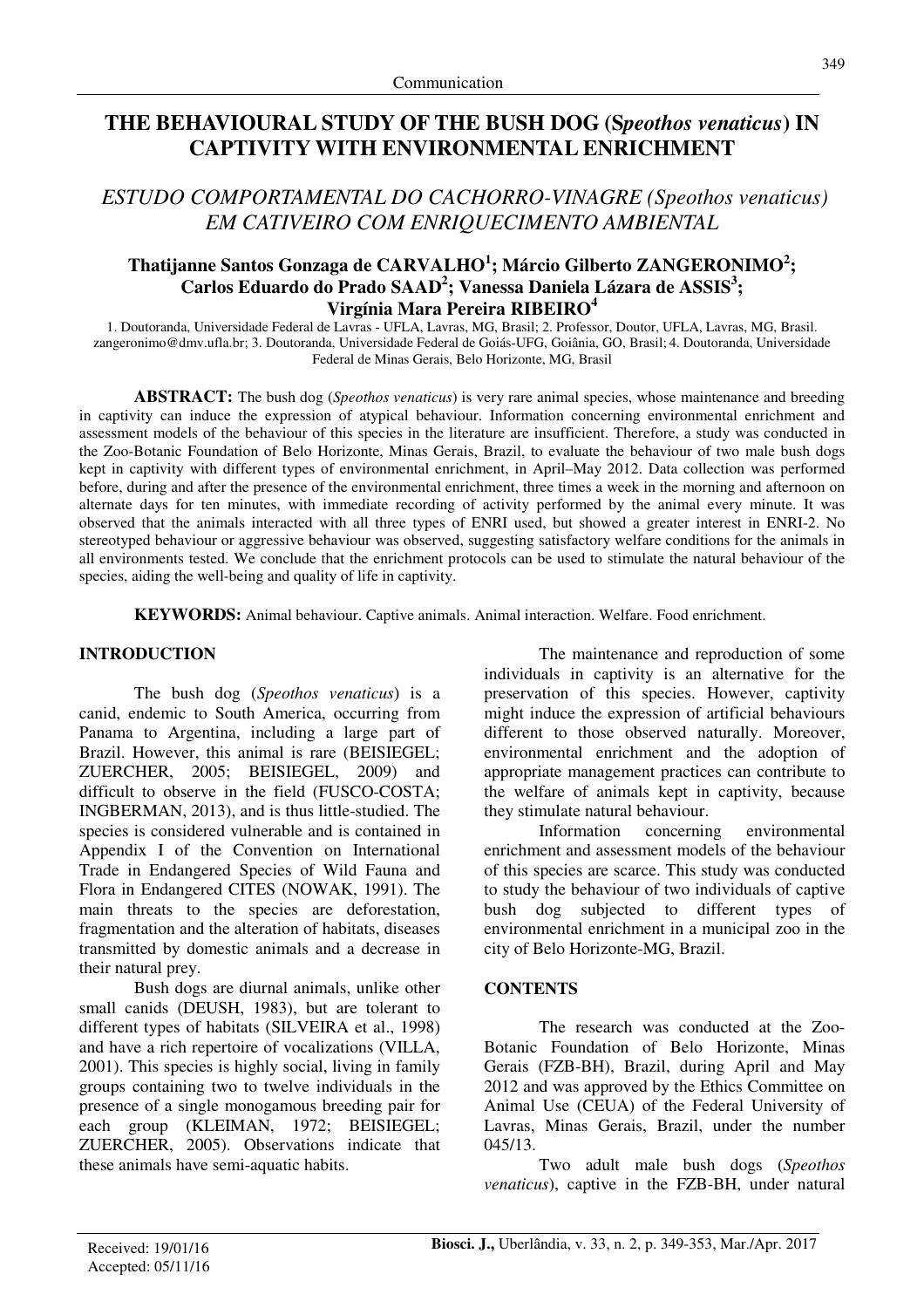conditions of temperature and humidity, were used. The enclosure has an area of approximately 260 m², with trees or lawn with tree trunks and a lake with free access to the animals, a house used for the daily supply of food and for shelter of the animals. The enclosure is completely surrounded by a screen fence that separates the animals from visitors and other animals.

 Three environmental enrichments were used: ENRI-1; a trail of paprika leading to two objects, a leather-shelter adult bovine humerus impregnated with moist dog food and individually wrapped in paper bread or autoclaved camel pelage ENRI-2; a trail of basil leading to two pumpkins stuffed with basil and meat strategically positioned near the lake of the enclosure; ENRI-3; a trail of paprika leading to two cardboard boxes, each with the same leather-wrapped objects used in ENRI-1.

 The behavioural parameters were evaluated on three occasions (before, during and after enrichment). The enrichment was always measured in the afternoon (15:00), and assessments were performed beforehand, in the morning (10:00 am) and in the morning of the next day (10:00 am). Each evaluation involved the observation of the animals during a period of 10 min. Activities of the animals were recorded every minute in an ethogram established by the FZB-BH (Figure 1). We used a sampling technique scan (when the two animals were in the enclosure, but both identified for the assessment of individual behaviour) or a focal technique (when only one animal was in the enclosure), adapted from Altmann (1974). For the installation or removal of enrichment, the animals were trapped, and evaluations were performed after the animals were released. The data obtained for the animal behaviours were analysed by nonparametric Kruskal-Wallis tests using the statistical program Action 2.3, with  $\alpha = 0.10$ .

|                      | Date: Schedule: Climate: Responsible: Enclosure / Species:                                                                                                                                                                                                                                                                                                                                                                                                                                                                                                                                                                                                                                                                                                                                                                                                                                                                                                                                                                                                                                                                                                                                                                                                                                                                                                              |   |   |   | <b>Observation of Environmental Enrichment Activities</b> |           |   |   |   |          |                                                                       |
|----------------------|-------------------------------------------------------------------------------------------------------------------------------------------------------------------------------------------------------------------------------------------------------------------------------------------------------------------------------------------------------------------------------------------------------------------------------------------------------------------------------------------------------------------------------------------------------------------------------------------------------------------------------------------------------------------------------------------------------------------------------------------------------------------------------------------------------------------------------------------------------------------------------------------------------------------------------------------------------------------------------------------------------------------------------------------------------------------------------------------------------------------------------------------------------------------------------------------------------------------------------------------------------------------------------------------------------------------------------------------------------------------------|---|---|---|-----------------------------------------------------------|-----------|---|---|---|----------|-----------------------------------------------------------------------|
| Enrichment:          |                                                                                                                                                                                                                                                                                                                                                                                                                                                                                                                                                                                                                                                                                                                                                                                                                                                                                                                                                                                                                                                                                                                                                                                                                                                                                                                                                                         |   |   |   |                                                           |           |   |   |   |          | Ethogram: S - stationary ; M - moving, F - foraging, IE - interacting |
|                      | with enrichment: IS - social interaction, V - vocalising, AB - abnormal behaviour, U - unseen, O - other                                                                                                                                                                                                                                                                                                                                                                                                                                                                                                                                                                                                                                                                                                                                                                                                                                                                                                                                                                                                                                                                                                                                                                                                                                                                |   |   |   |                                                           |           |   |   |   |          |                                                                       |
|                      | Time                                                                                                                                                                                                                                                                                                                                                                                                                                                                                                                                                                                                                                                                                                                                                                                                                                                                                                                                                                                                                                                                                                                                                                                                                                                                                                                                                                    | S | M | F | <b>IE</b>                                                 | <b>SI</b> | V | А | U | $\Omega$ |                                                                       |
|                      |                                                                                                                                                                                                                                                                                                                                                                                                                                                                                                                                                                                                                                                                                                                                                                                                                                                                                                                                                                                                                                                                                                                                                                                                                                                                                                                                                                         |   |   |   |                                                           |           |   | B |   |          |                                                                       |
|                      | 1                                                                                                                                                                                                                                                                                                                                                                                                                                                                                                                                                                                                                                                                                                                                                                                                                                                                                                                                                                                                                                                                                                                                                                                                                                                                                                                                                                       |   |   |   |                                                           |           |   |   |   |          |                                                                       |
|                      | $\overline{2}$                                                                                                                                                                                                                                                                                                                                                                                                                                                                                                                                                                                                                                                                                                                                                                                                                                                                                                                                                                                                                                                                                                                                                                                                                                                                                                                                                          |   |   |   |                                                           |           |   |   |   |          |                                                                       |
|                      | 3                                                                                                                                                                                                                                                                                                                                                                                                                                                                                                                                                                                                                                                                                                                                                                                                                                                                                                                                                                                                                                                                                                                                                                                                                                                                                                                                                                       |   |   |   |                                                           |           |   |   |   |          |                                                                       |
|                      | 4                                                                                                                                                                                                                                                                                                                                                                                                                                                                                                                                                                                                                                                                                                                                                                                                                                                                                                                                                                                                                                                                                                                                                                                                                                                                                                                                                                       |   |   |   |                                                           |           |   |   |   |          |                                                                       |
|                      | 5                                                                                                                                                                                                                                                                                                                                                                                                                                                                                                                                                                                                                                                                                                                                                                                                                                                                                                                                                                                                                                                                                                                                                                                                                                                                                                                                                                       |   |   |   |                                                           |           |   |   |   |          |                                                                       |
|                      | 6                                                                                                                                                                                                                                                                                                                                                                                                                                                                                                                                                                                                                                                                                                                                                                                                                                                                                                                                                                                                                                                                                                                                                                                                                                                                                                                                                                       |   |   |   |                                                           |           |   |   |   |          |                                                                       |
|                      | 7                                                                                                                                                                                                                                                                                                                                                                                                                                                                                                                                                                                                                                                                                                                                                                                                                                                                                                                                                                                                                                                                                                                                                                                                                                                                                                                                                                       |   |   |   |                                                           |           |   |   |   |          |                                                                       |
|                      | 8                                                                                                                                                                                                                                                                                                                                                                                                                                                                                                                                                                                                                                                                                                                                                                                                                                                                                                                                                                                                                                                                                                                                                                                                                                                                                                                                                                       |   |   |   |                                                           |           |   |   |   |          |                                                                       |
|                      | 9                                                                                                                                                                                                                                                                                                                                                                                                                                                                                                                                                                                                                                                                                                                                                                                                                                                                                                                                                                                                                                                                                                                                                                                                                                                                                                                                                                       |   |   |   |                                                           |           |   |   |   |          |                                                                       |
|                      | 10                                                                                                                                                                                                                                                                                                                                                                                                                                                                                                                                                                                                                                                                                                                                                                                                                                                                                                                                                                                                                                                                                                                                                                                                                                                                                                                                                                      |   |   |   |                                                           |           |   |   |   |          |                                                                       |
|                      |                                                                                                                                                                                                                                                                                                                                                                                                                                                                                                                                                                                                                                                                                                                                                                                                                                                                                                                                                                                                                                                                                                                                                                                                                                                                                                                                                                         |   |   |   |                                                           |           |   |   |   |          |                                                                       |
|                      | Observations:<br>S - Animal stopped - when the animal is stationary, and might also be on the alert and observing the environment, can still<br>be scratching, licking itself, turning the head or ears, but for short periods of time or when the animal is completely                                                                                                                                                                                                                                                                                                                                                                                                                                                                                                                                                                                                                                                                                                                                                                                                                                                                                                                                                                                                                                                                                                 |   |   |   | <b>Description of behavioural categories</b>              |           |   |   |   |          |                                                                       |
| because of the item. | stopped or lying and appears to be sleeping.<br>$M$ – moving - when individuals are running, jumping, walking.<br>F – foraging - when the animal is sniffing around as if looking for food in the enclosure. Behaviour outside of enrichment<br>activity. When this behaviour is observed during the enrichment activity, it should be noted in the category IE and<br>annotated in the observations that the animal was foraging, but in interaction with the enrichment.<br>IE – interaction with enrichment - when the animal shows any interest in the enrichment, such as looking at the items,<br>moving in the direction of the item; interacting with the item (manipulating, biting, licking, etc.); vocalising, if visible,<br>SI - social interaction - when there is social interaction between individuals, positive or negative, such as scavenging,<br>stealing food, fighting, etc. Note the positive or negative comments.<br>$V$ – vocalisation - when the animal is vocalising without regard to the enrichment.<br>AB - abnormal behaviour - behaviour does not belong to the behavioural repertoire of the species: plucking fur; pacing;<br>animals too quiet or too busy when this is not their behaviour from others.<br>$NV$ – not visible - when the animal is not in the field of view of the observer (e.g., within the containment house). |   |   |   |                                                           |           |   |   |   |          |                                                                       |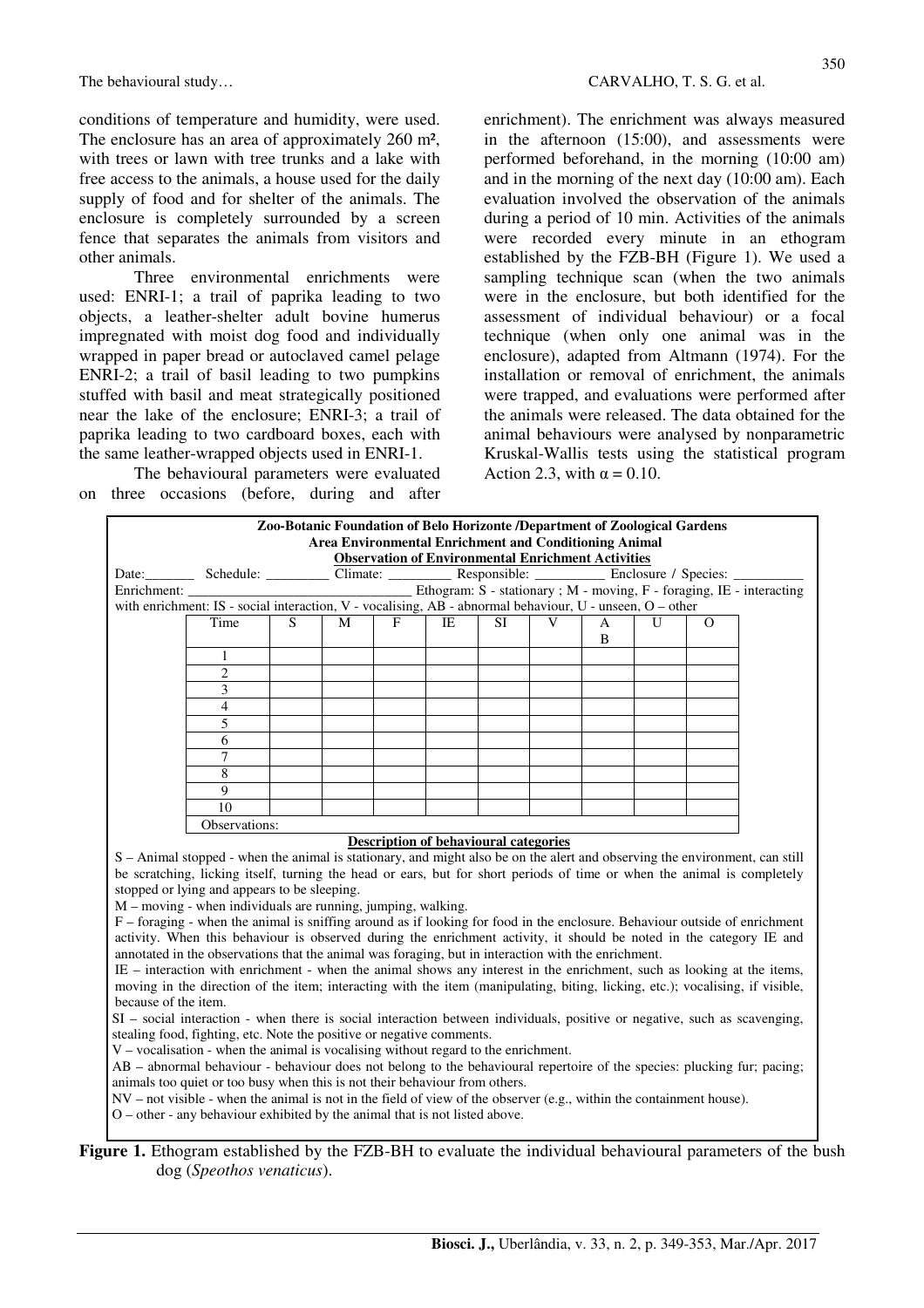Table 1 shows the behaviour shown by the animals during evaluation. The three types of enrichment used, reduced  $(P < 0.10)$  the rate of animal movement throughout the enclosure, during the placement of objects and after their removal. After enrichment, the animals were not visible to the observer most of the time.

Increased interest  $(P = 0.09)$  was demonstrated when ENRI-2 (trail of basil + pumpkins stuffed with basil and meat) was used. However, we also identified interactions of animals with ENRI-1 and ENRI-3. After installation of the enrichment, only the ENRI-1 (trail of paprika + adult bovine humerus wrapped in leather + autoclaved camel skin) caused the animals to remain longer at these locations (not visible to the observer).

|               | Stationary               | Moving           | Interacting with<br>enrichment | Not visible      | Swimming                 |
|---------------|--------------------------|------------------|--------------------------------|------------------|--------------------------|
|               |                          |                  | $- ENRI-1 -$                   |                  |                          |
| <b>Before</b> | 2.0                      | 8.0a             | 0.0                            | 0.0a             | 0.0                      |
| During        | 0.0                      | $5.0$ ab         | 3.0                            | $2.0$ ab         | 0.0                      |
| After         | 2.5                      | 1.5 <sub>b</sub> | 0.0                            | 6.0 <sub>b</sub> | 0.0                      |
| $P$ value     | 0.12                     | 0.10             | 0.08                           | 0.09             | $\overline{\phantom{a}}$ |
|               |                          |                  | $- ENRI-2 -$                   |                  |                          |
| <b>Before</b> | 0.0                      | 8.0 a            | 0.0 <sub>b</sub>               | $2.0$ ab         | 0.0                      |
| During        | 0.0                      | $2.0$ ab         | 7.5a                           | 0.0 <sub>b</sub> | 0.5                      |
| After         | 0.0                      | 0.0 <sub>b</sub> | 0.0 <sub>b</sub>               | 10.0a            | 0.0                      |
| $P$ value     | $\overline{\phantom{a}}$ | 0.08             | 0.09                           | 0.08             | 0.38                     |
|               |                          |                  | - ENRI-3 -                     |                  |                          |
| <b>Before</b> | 0.0                      | 7.0a             | 0.0                            | $3.0$ ab         | 0.0                      |
| During        | 2.0                      | $5.0$ ab         | 1.0                            | 2.0 <sub>b</sub> | 0.0                      |
| After         | 3.0                      | 2.5 <sub>b</sub> | 0.0                            | 4.5a             | 0.0                      |
| $P$ value     | 0.15                     | 0.09             | 0.18                           | 0.09             | $\overline{\phantom{a}}$ |

| Table 1. Number of events (reviewed every 10 minutes) of different bush dog (Speothos venaticus) behaviours |  |
|-------------------------------------------------------------------------------------------------------------|--|
| assessed before, during and after the use of three types of environmental enrichments $(n = 2)$ .           |  |

ENRI-1: trail of paprika + objects wrapped in leather i.e., adult bovine humerus or autoclaved camel skin; ENRI-2: trail of basil + pumpkins stuffed with basil and meat; ENRI-3: trail of paprika + cardboard boxes + objects wrapped in leather i.e., adult bovine humerus or autoclaved camel skin; <sup>a,b</sup>means followed by different letters in the column are significantly different using the Kruskal-Walis test  $(P < 0.10)$ .

Other behaviours were also recorded, such as urinating along the enclosure or sheltering in the containment house, semi-aquatic behaviour (swimming in the lake of the enclosure) or attention to noise in neighbouring enclosures or to visitors to the zoo. Prior to enrichment, the animals urinated on the trunks scattered on the ground and in trees (mean 4.0 times/individual/evaluation in ENRI-1 and ENRI-2; 3.5 times/individual/evaluation in ENRI-3), moved throughout the enclosure (mean 8.0 times/individual/evaluation in ENRI-1 and ENRI-2; 7.0 times/individual/evaluation in ENRI-3) or hid in the containment house (no record in ENRI-1, a mean of 2.0 records/individual/evaluation in ENRI-2; 3.0 records in ENRI-3). Following enrichment, the animals urinated again in the enclosure to mark territory, but at a lower frequency (mean 1.0 times/individual/evaluation in ENRI-1; no record in ENRI-2; 2.5 times/individual/evaluation in ENRI-3) and showed the behaviour of lying in the grass (mean 2.5 times/individual/evaluation in ENRI-1; no record in ENRI-2; 3.0 times/individual/evaluation in ENRI-3). However, the behaviour of hiding inside the containment house was displayed more frequently than the others at this stage (mean of 6.0 records/individual/evaluation in ENRI-1; 10 records in ENRI-2; 4.5 records in ENRI-3); each unit represents one minute that the animal spent in the containment house.

 The bush dog (*Speothos venaticus*) is a species of lesser-known neotropical canid (OLIVEIRA, 2009). Although some aspects of its behaviour have been studied in captivity, no study has evaluated the behaviour of these animals when faced with environmental enrichment in captivity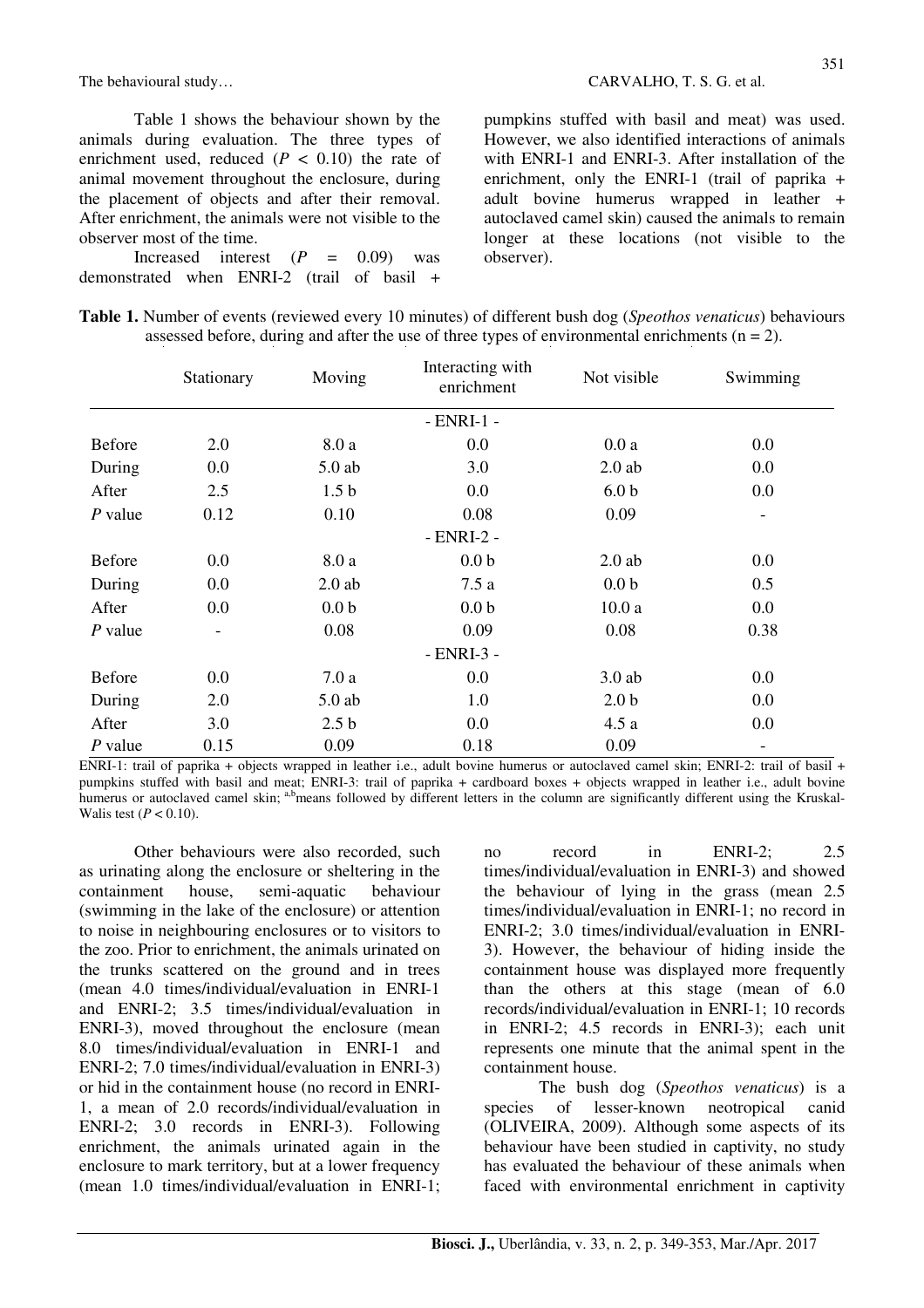with a scan sampling and adapted focal methodology.

To evaluate the behaviour of the animals, we used scan sampling and the focal methods of Altmann (1974), both of which consisted of observing the animals for ten minutes continuously at pre-determined intervals each minute, noting the behaviour shown, in an animal ethogram established by the FZB-BH. The scan technique was used when both animals were visible in the enclosure, however, both methods were used to assess individual behaviour, which differed from the original methodology, which evaluated the behaviour of the group as a whole and not the individual. The focal technique was used only when one individual was visible in the enclosure and differed from the original methodology by the fact that observations were performed every minute and not continuously during the 10 min to note the current time spent on each activity performed by the animal. These differences to the original methodology facilitated a more practical assessment of animal behaviour, generating notes in the ethogram and the final count rate for each behaviour performed by individuals.

 Both animal individuals were well adapted to their venue and were familiar with human presence due to daily handling and the constant presence of visitors in the FZB-BH. The choice of enrichment studied was due to the availability of materials in the FZB-BH.

 During the recording of behaviour, it was observed that on the day following enrichment, the animals showed a lower frequency of urination and stayed longer in the shelter. This type of behaviour appeared to indicate that enrichment diminished the interest of the animals in exploring the environment for at least the following day. The marking of territory with urine is typical behaviour of the bush dog and other canids (EISENBERG; KLEIMAN, 1972).

With respect to enrichments used, it is unclear whether the preference for ENRI-2 derived from its components, since the bush dog is carnivorous, with a diet consisting almost exclusively of animal meat (Van VALKENBURGH, 1991) or whether the fact that they have interdigital membranes and semi-aquatic habits (STRAHL et al., 1992) positively influenced the interaction with this enrichment, because the animals entered the lake from the enclosure and played with the pumpkin while swimming. In addition, other types of enrichment might have been disadvantaged by the fact that the bones of ox leather were commonly used by officials of the FZB-BH at least twice a week. The objects might have already been familiar to the animals, which led to a lower frequency of interaction with ENRI-1 and ENRI-3. However, regardless of the type of enrichment used, interaction with the enrichment was rapid, namely, the animals had no fear of approaching enrichments introduced into the enclosure used primarily with trails, and photographic records had already indicated that this species moves by trails (FUSCO-COSTA: INGBERMAN, 2013).

 This study shows that the use of environmental enrichment aids the well-being and helps to maintain the quality of life in captivity, encouraging natural behaviour of the species through stimuli introduced into the enclosure, in addition to being an important tool for the preservation of this species, which is threatened with extinction.

 From this study, it can be concluded that bush dog (*Speothos venaticus*) males showed no abnormal behaviour in enriched environments. The environment that most aroused curiosity of animals was a trail of basil leading to two pumpkins stuffed with basil and meat, strategically positioned near the lake precincts.

# **ACKNOWLEDGEMENTS**

Zoo-Botanic Foundation of Belo Horizonte, Minas Gerais (FZB-BH), Brazil. At the FAPEMIG (PPM-00359-14) and CNPq (PQ 305478/2015-0) for financial support at researches.

**RESUMO:** O cachorro-do-mato-vinagre ou cachorro-vinagre (*Speothos venaticus*) é uma espécie animal bastante rara. Sua manutenção e reprodução em cativeiro pode induzir a expressão de comportamentos atípicos. Informações sobre enriquecimento ambiental e modelos de avaliação do comportamento dessa espécie são insuficientes na literatura. Sendo assim, um estudo foi realizado na Fundação Zoo-Botânica de Belo Horizonte, Minas Gerais, Brasil, para avaliar o comportamento de dois machos de cachorro vinagre mantidos em cativeiro com diferentes tipos de enriquecimento ambiental, entre os meses de abril a maio de 2012. A coleta dos dados foi realizada antes, durante e após a utilização do enriquecimento ambiental, três vezes por semana no período da manhã e da tarde em dias alternados, durante dez minutos, com registro instantâneo da atividade realizada pelo animal a cada minuto. Observou-se que os animais interagiram com os três tipos de enriquecimento utilizados, sendo demonstrado maior interesse pelo ENRI-2. Nenhum comportamento de estereotipia ou comportamento agressivo foi observado, sugerindo condições de bem-estar dos animais